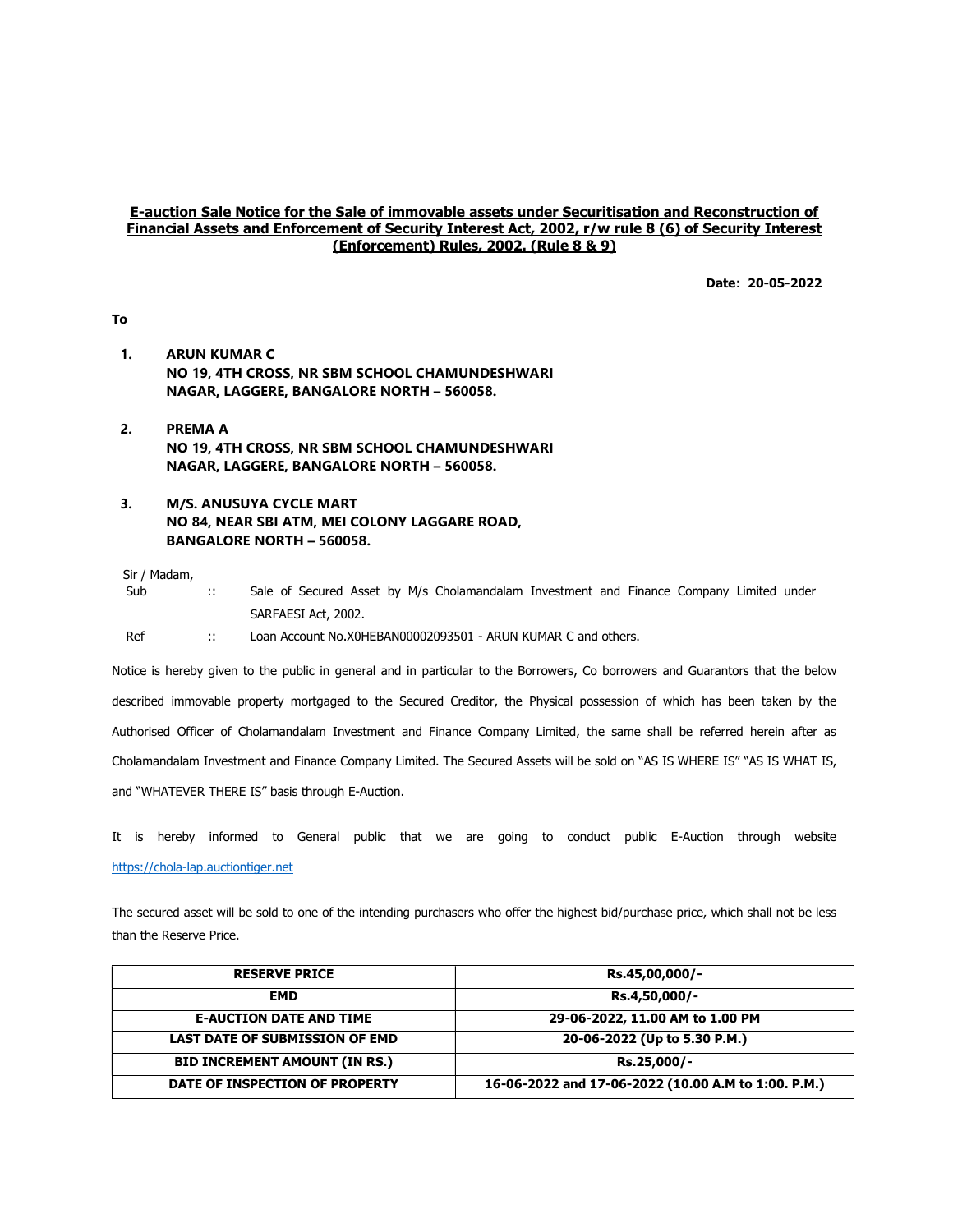## DESCRIPTION OF THE IMMOVABLE PROPERTY [Secured Asset]

All that piece and parcel of property bearing Northern portion of Site No.19, PID No.041-W0275-2, Khata No.47, Assessment No. 134/4B, Situated at Laggere Village, Yeshwanthapura Hobli, Bangalore North Taluk, presently comes under the limits of BBMP, and Bounded on: East by Property No.2, West by 25feet Road, North by property No.20, South by Southern portion of same site Measuring East to West: 40ft and North to South: 15ft., Totally measuring 600Sq.ft., together building constructed there on.

We hereby give you notice that the aforesaid secured asset shall be sold by the undersigned if you fail to pay within 30 days from the date of service/publication of this notice, the entire outstanding loan amount aggregating to Rs.35,33,604.37/- [Rupees Thirty Five Lakhs Thirty Three Thousand Six Hundred Four and Paise Thirty Seven Only] as on 20-05-2022 together with further interest, penal interest, costs and charges thereon till the date of payment, as per agreed the terms and conditions mentioned in the Loan Agreement and other documents pertaining to the Loan availed by you. After expiry of 30 days, no further notice whatsoever will be given to you and the Secured Asset will be sold accordingly.

You may note that in case the Sale proceeds of such sale of the secured asset are not sufficient to cover the entire outstanding dues of the secured creditor, then you all are jointly and severally liable to pay the amount of such shortfall to the Secured Creditor.

## Terms & Conditions of E- Auction Sale: -

- 1. The auction sale will be 'Online E-Auction' Bidding through website https://sarfaesi.auctiontiger.net. on the dates as mentioned in the table above with further Extension of 5 Minutes.
- 2. The interested bidders are required to register themselves with the portal and obtain login ID and Password well in advance, which is mandatory for e-bidding, from auction service provider M/s E-Procurement Technologies Ltd. (Auction Tiger) Ahmadabad (Contact Person: Mr. Ram Sharma Cell No. 8000023297, Email : ramprasad@auctiontiger.net, Email. support@auctiontiger.net Please note that, Prospective bidders may avail online training on e-auction from their registered mobile number only.
- 3. The intending purchaser/bidder is required to submit amount of the Earnest Money Deposit (EMD) by way of Demand Draft/PAY ORDER drawn on any nationalized or scheduled Commercial Bank in favor of "Cholamandalam Investment and Finance Company Limited" payable at Chennai and register their name at https://chola-lap.auctiontiger.net and get user ID and password free of cost and get training on e-Auction from the service provider. After their Registration on the web-site, the intending purchaser/bidder is required to get the copies of the following documents submit {1. Copy of the DD copy/ Pay order; 2.Copy of PAN card and 3.Copy of proof of address (Passport, Driving License, Voter's I-Card or Aadhar Card, Ration Card, Electricity Bill, Telephone Bill, Registered Leave License Agreement)} by the last date of submission of the EMD(s) as mentioned in the sale notice and also submit hardcopy thereof at the Branch mentioned hereinabove.
- 4. Bid must be accompanied with EMD (Equivalent to 10% of the Reserve Price) by way of Demand Draft/ Pay order in favour of "Cholamandalam Investment and Finance Company Limited" payable AT Chennai.
- 5. Bids that are not filled up or Bids received beyond last date will be considered as invalid Bid and shall be summarily rejected. No interest shall be paid on the EMD. Once the bid is submitted by the Bidder, same cannot be withdrawn. However, EMD deposited by the unsuccessful bidder shall be refunded without interest.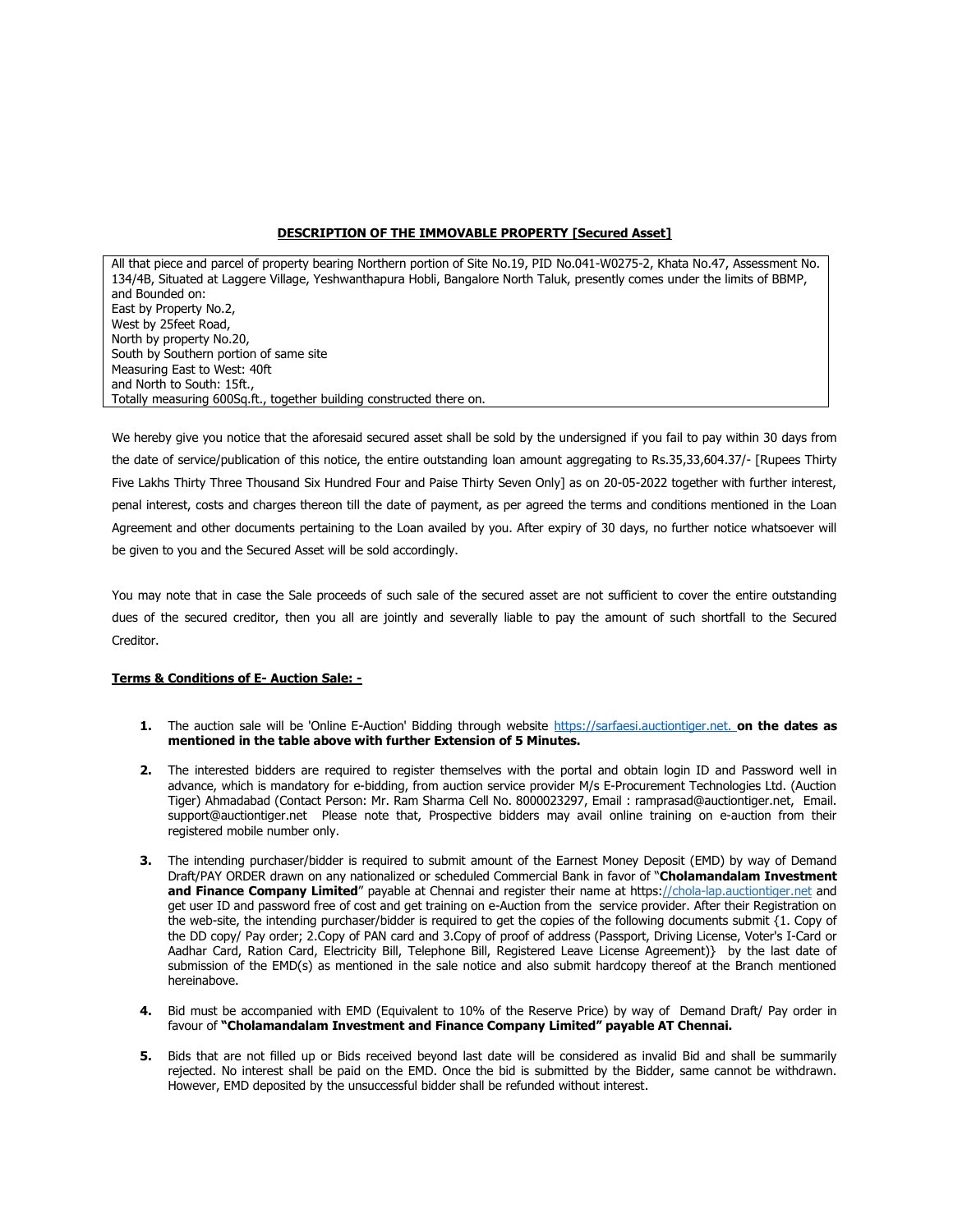- 6. The bid price to be submitted shall be above the Reserve Price along with increment value of Rs.25,000/- and the bidder shall further improve their offer in multiple of Rs.25,000/-. The property shall not be sold below the Reserve Price set by the Authorized Officer.
- 7. The successful bidder is required to deposit 25% of the sale price (inclusive of EMD) immediately but not later than next working day by Demand Draft drawn in favour of "Cholamandalam Investment and Finance Company Limited" payable AT Chennai and the balance amount of sale price shall be paid by the successful bidder within 15 days from the date of confirmation of sale by the Company. The EMD as well as Sale Price paid by the interested bidders shall carry no interest. The deposit of EMD or 10% of sale price, whatever may be the case shall be forfeited by the Company, if the successful bidder fails to adhere to terms of sale or commits any default.
- 8. On compliance of terms of Sale, Authorised officer shall issue "Sale Certificate" in favour of highest bidder. All the expenses related to stamp duty, registration charges, conveyance, TDS etc. to be borne by the purchaser.
- 9. Company does not take any responsibility to procure permission / NOC from any authority or under any other law in force in respect of property offered or any other dues i.e., outstanding water/electricity dues, property tax or other charges, if any.
- 10. The successful bidder shall bear all expenses including pending dues of any Development Authority, if any/ taxes/ utility bills etc. to the Municipal Corporation or any other authority/ agency and fees payable for stamp duty /registration fees etc. for registration of the Sale Certificate.
- 11. The Authorised Officer reserves the absolute right and discretion to accept or reject any or all the offers/bids or adjourn/cancel the sale without assigning any reason or modify any terms of sale without any prior notice. The immovable property shall be sold to the highest bidder. However, the Authorised Officer reserves the absolute discretion to allow inter-se bidding, if deemed necessary.
- 12. To the best of its knowledge and information, the Company is not aware of any encumbrances on the property to be sold except of the Company. However, interested bidders should make their own assessment of the property to their satisfaction. The Company does not in any way guarantee or makes any representation with regard to the fitness/title of the aforesaid property. For any other information, the Authorised Officer shall not be held responsible for any charge, lien, encumbrances, property tax or any other dues to the Government or anybody in respect of the aforesaid property.
- 13. Further interest will be charged as applicable, as per the loan documents on the amount outstanding in the notice and incidental expenses, costs, etc. is due and payable till its actual realization.
- 14. The notice is hereby given to the Borrower(s) / Mortgagor(s) to remain present personally at the time of sale and they can bring the intending buyer/purchasers for purchasing the immoveable property as described hereinabove, as per the particulars of the Terms and conditions of sale.
- 15. Online E-auction participation is mandatory in the auction process by making application in prescribed format which is available along-with the offer/tender document on the website. Bidders are advised to go through the website https://chola-lap.auctiontiger.net for detailed terms and conditions of auction sale before submitting their bids and taking part in e-auction sale proceedings. Online bidding will take place at web-site of organization as mentioned hereinabove, and shall be subject to the terms and conditions contained in the tender document. The Tender Document and detailed Terms and Conditions for the Auction may be downloaded from the website https://chola-lap.auctiontiger.net or the same may also be collected from the concerned Branch office of Cholamandalam Investment and Finance Company Limited. A copy of the Bid form along with the enclosure submitted online shall be handed over to Mr.Janardhan, Mob. No.95904 90222; at Cholamandalam Investment and Finance Company Limited, ADDRESS: Municipal No.45, (Old Nos. 45& 45/1), Second Floor, Lalbagh Road, Bangalore - 560 027, 20-06-2022 on or before date and time mentioned above. (Please refer to the details mentioned in table above).
- 16. The property shall be sold on "As is Where is Basis", "As is What is Basis" and "As is Whatever there is Basis" condition and the intending bidder should make discreet enquiries as regards encumbrance, charge and statutory outstanding on the property of any authority besides the Company's charges and should satisfy themselves about the title, extent, quality and quantity of the property before submitting their bid. No claim of whatsoever nature regarding the property